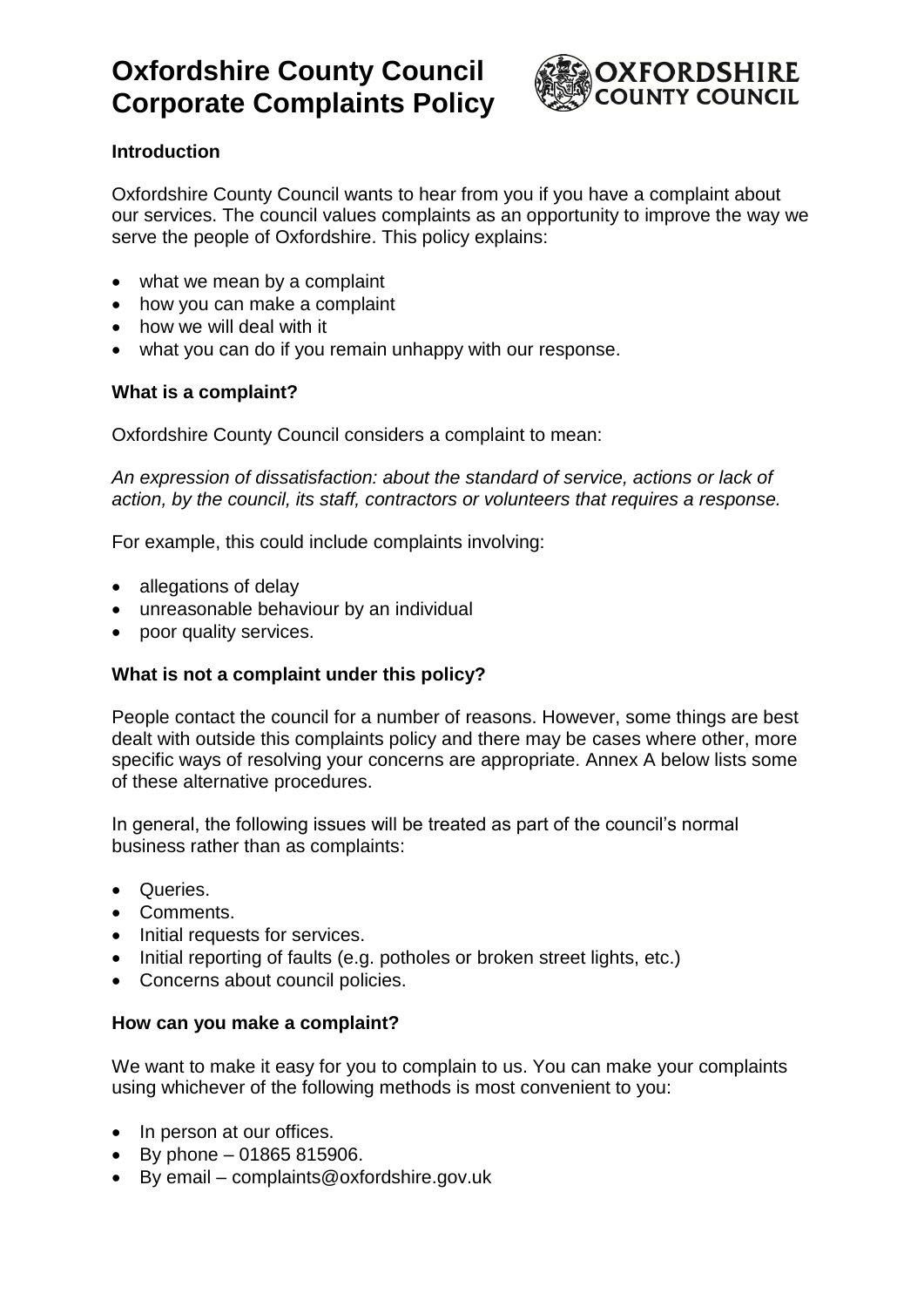- Online www.oxfordshire.gov.uk/complaints
- By post writing to: Complaints Team, FREEPOST RTLL-ECKS-GLUA Oxford OX1 1YA.

Anyone who receives or is seeking to receive a service from Oxfordshire County Council can make a complaint. This includes anyone acting for someone else, and with their permission, such as friends, family members or representatives. (On occasion, we may need to see specific documentary evidence or identity documents, to demonstrate that a person is acting on behalf of someone else).

#### **How will we deal with your complaint?**

The council recognises that every complaint is different and we want to investigate your concerns appropriately. The following stages will normally be followed:

#### **Initial Review**

On receiving your complaint we will acknowledge it in writing within five working days and say how we propose to resolve it. After investigating your complaint we will normally give you a response within 10 working days of our acknowledgement.

#### **Further Review**

If you are not satisfied with the outcome after the Initial Review, you should let us know why within 28 days. As with the Initial Review we will acknowledge your concerns within five working days. We will then make a further investigation and reply, normally within 20 working days of our acknowledgement. If we don't hear from you within 28 days, we'll consider your complaint closed.

If the council receives multiple complaints about the same issue, then in the interests of efficiency, we might consider them as if they are a single complaint. Also, in the interests of public efficiency, the council reserves the right not to pursue a complaint if it is frivolously made or deliberately repetitious.

It is anticipated most complaints will be satisfactorily resolved through this two-stage process. However, should you remain dissatisfied with the council's final response to your complaint you have the right to refer your complaint and our response to the Local Government Ombudsman: P O Box 4771, Coventry, CV4 0EH; [www.lgo.org.uk/making-a-complaint;](http://www.lgo.org.uk/making-a-complaint) telephone: 0300 061 0614/0845 602 1983.

#### **Treating you fairly**

The council welcomes complaints from all sections of the community. Assistance can be given to those who are not comfortable with written or spoken English and complaints can be made in a person's own language, if preferred. Contact us if you'd like help with this.

The council will remain open to exploring the possibility of mediation if it could usefully help resolve a complaint.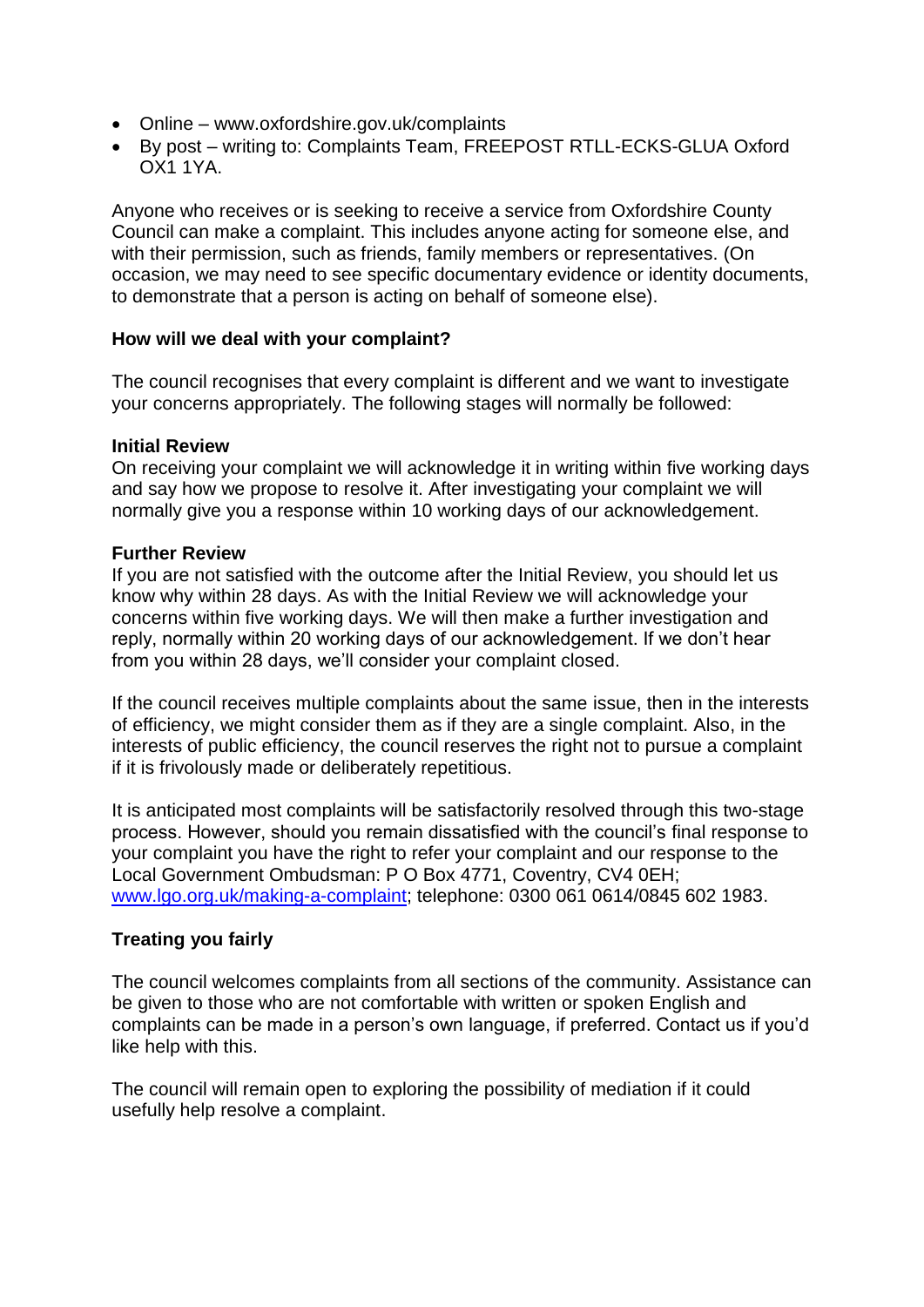Anonymous complaints can be acted upon at the discretion of the council. The council reserves the right to refer any unreasonably persistent complainants to the Monitoring Officer to decide how to regulate any on-going contact with the council.

When making a complaint, the council is committed to treating you with respect and courtesy at all times. We will deal with complaints fairly and impartially. The council expects its staff to be treated with similar respect.

#### **Further Information**

See our short film about making a complaint: [http://www.oxfordshire.gov.uk/cms/content/how-make-complaint-about-oxfordshire](http://www.oxfordshire.gov.uk/cms/content/how-make-complaint-about-oxfordshire-county-council)[county-council](http://www.oxfordshire.gov.uk/cms/content/how-make-complaint-about-oxfordshire-county-council)

#### **Policy Review**

The council's Monitoring Officer will review this policy regularly to ensure it continues to meet the requirements of the council and remains compliant with the law.

| Responsible Officer: | <b>Monitoring Officer</b> |
|----------------------|---------------------------|
| Date:                | January 2015              |
| <b>Review Date:</b>  | January 2017              |